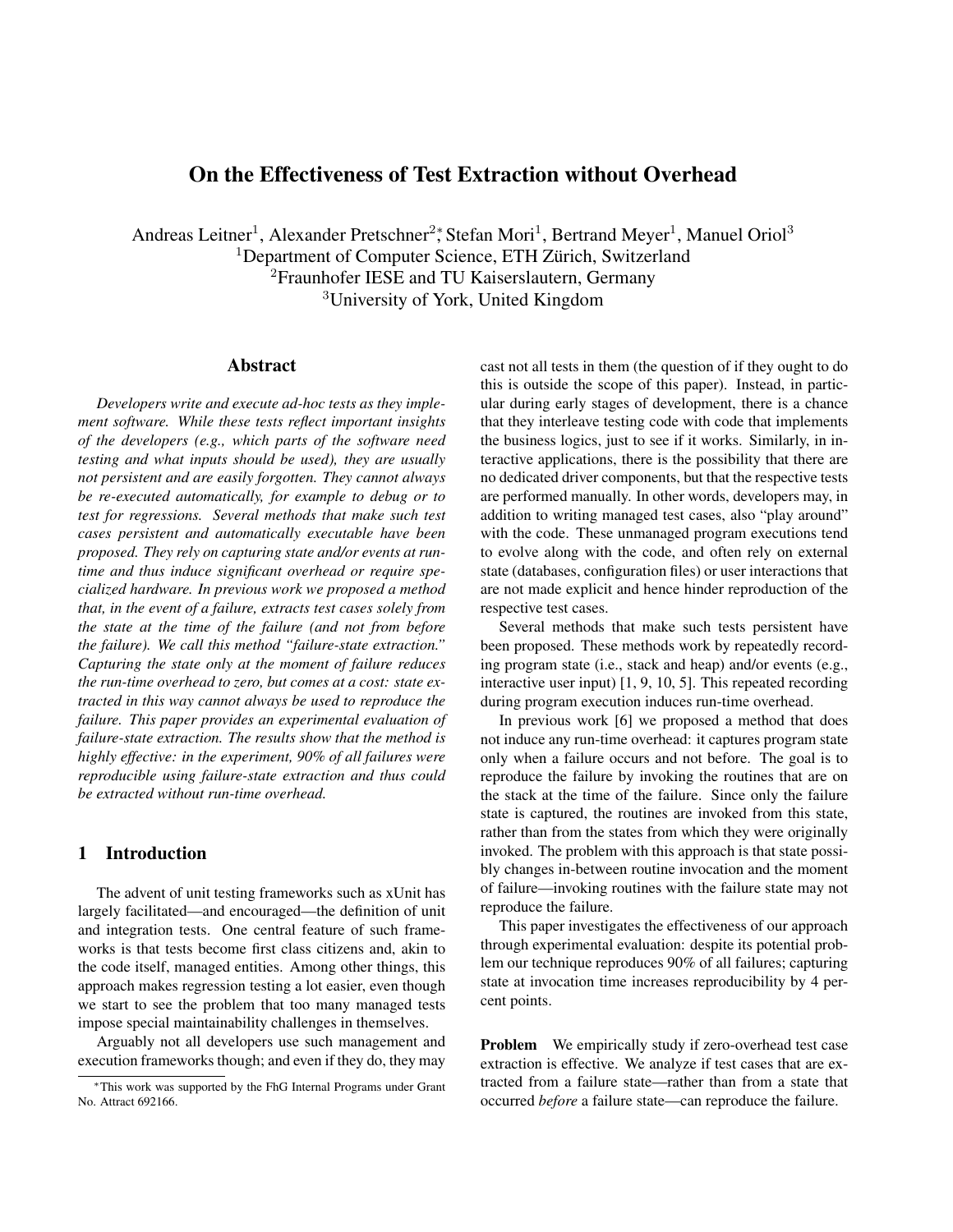

**Figure 1. Evolution of stack and heap. Top row: moment of routine invocation (also content of shadow structures). Bottom row: moment of failure in routine 0 (left) or 1 (right).**

Solution We asked 19 groups of 2-4 students each to implement one of two projects in an Eiffel IDE that supports automatic test case extraction. An analysis of the log files of the IDE provided evidence as to how many failures are reproducible. The results have been sketched above.

Contribution While we had described our test case extraction tool prior to our experiment [6], we did not know how effective it was. We are not aware of any studies that investigate the quality of zero-overhead test case extraction. §4 presents some related studies that do not discuss zerooverhead test case extraction but do consider an efficient and effective technique called second-chance. Our experiments show that zero-overhead extraction is highly effective and that a hybrid approach that combines it with Second Chance is a very promising approach to test case extraction.

Overview §2 provides the necessary background for test case extraction. §3 describes our experiment, presents the results, analyzes them, and highlights the threats to validity. §4 puts our work in context, and §5 concludes.

# 2 Background

This section describes the two test case extraction variants compared in this paper: invocation-state extraction [1], which invokes routines from the state that they were originally invoked from; and failure-state extraction [6], which invokes routines from the state when the failure occurred.

# 2.1 Invocation-State Extraction

The runtime system of a computer system maintains a stack and a heap. The stack consists of frames that are pushed whenever a routine is invoked. When a routine returns control to the calling routine, the topmost frame is removed. Frames include the address of the code, arguments (including the object on which the routine is to be executed), values or pointers to values of local variables, and a return address. The heap consists of all dynamically created data structures. Heap elements can be referenced by stack elements, and we will consider only those parts of the heap that are indeed referenced by a stack element. As an example, the upper left part of Figure 1 shows the stack at the time the main routine (routine 0) is invoked. In the example, this routine takes *n* arguments, or  $n+1$  arguments if we include the object on which routine 0 is executed.

The idea of run-time test extraction is to maintain a copy of the stack, a so-called shadow, by taking a snapshot of the respective frame (not the entire stack) whenever a routine is invoked. When a routine completes execution, the frame is popped, and its shadow deleted. Maintaining the shadows is the major reason for the overhead of test case extraction: upon every routine invocation, we essentially have to mimic what the highly optimized runtime system does. In addition, whenever a routine is invoked, we have to maintain a copy of those elements of the heap that are referenced by the corresponding stack frame. This can be achieved by deep or shallow copying. Several variants that differ in how much state they copy have been proposed by Artzi et al. [1].

Note that implementations of this approach take a snapshot of a stack frame when a routine is invoked, as opposed to when the failure occurs. We hence refer to this kind of test case extraction as invocation-state extraction.

In Figure 1, the upper row shows on its left the heap at the moment of invoking routine 0, and thus the corresponding shadow. On the right, we see the state of the heap at the moment of invoking routine 1. The black heap elements are those that are referenced by the shadow stack frame for routine 1. Note that on the right, there is one element that is referenced both by an argument of routine 0 and an argument of routine 1, and it might well be that this element was altered in-between the invocations of routines 0 and 1. This does not pose any problem, however, because the shadow that corresponds to routine  $\theta$  is a snapshot of this element at the moment of invoking routine 0—exactly the state that is depicted on the left.

If a routine does not terminate normally (e.g, by throwing an exception) all existing shadows (i.e., as many as there are frames on the stack) together with their copies of the relevant heap elements are serialized. One, some or all shadow frames are serialized: all relevant objects in one shadow frame (i.e., routine arguments) are turned into a piece of code that can directly be used to reconstruct these objects. A test deserializes the objects and invokes the routine to which the frame corresponds. One might think that test extraction could be done by simply serializing any element of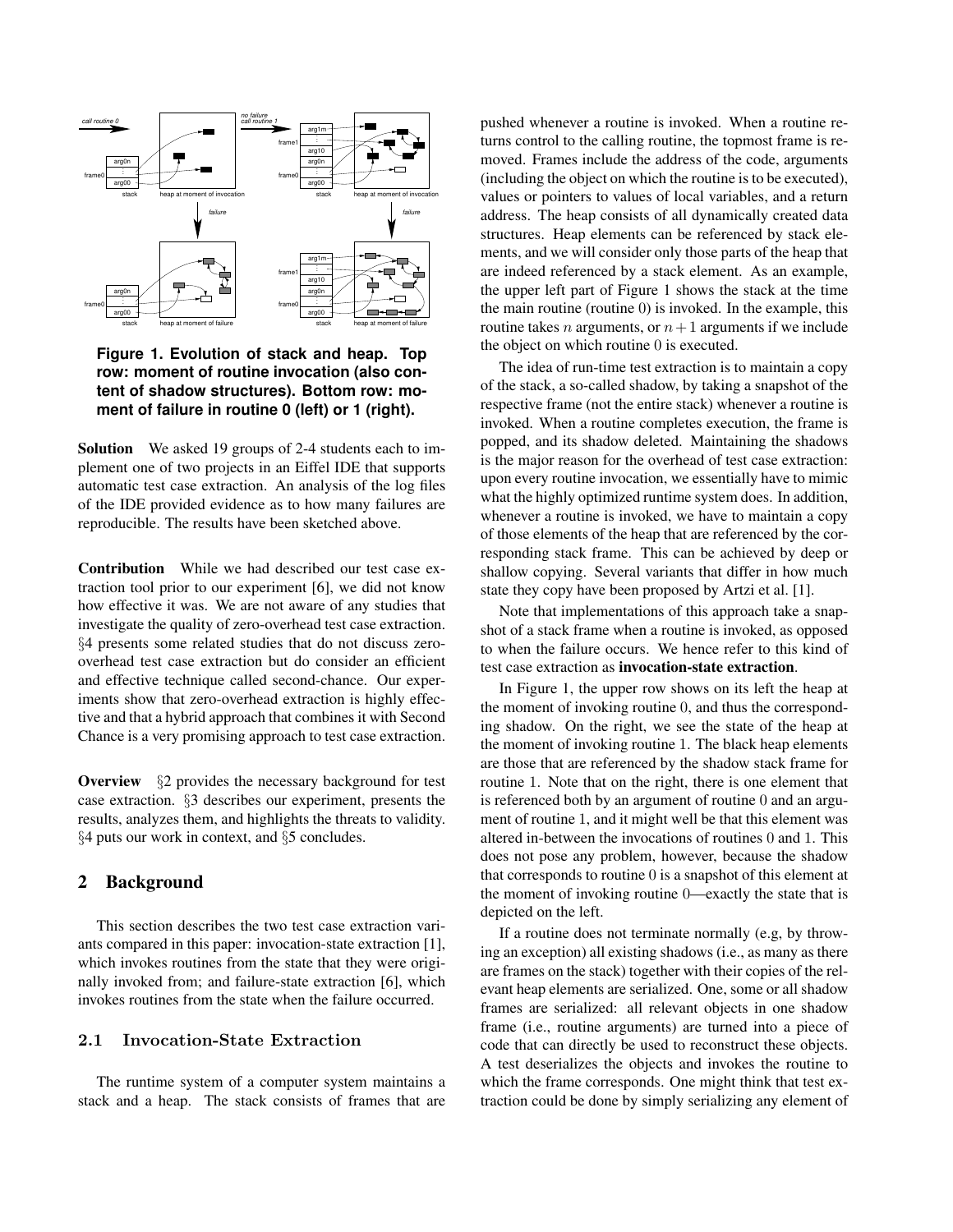the shadow stack. This is in general not the case, however.

Interactive applications depend on (non-deterministic) external events that are sent to the program by the operating system, external processes, or an interactive user. These events pose a problem for state-based test case extraction (all test extraction methods studied in this paper are statebased), because state-based test cases are unable to represent and hence re-trigger these events. The test extractor increases the chances to reproduce a failure by creating a test out of each shadow frame. There is a chance that the upper elements of the stack correspond to routine invocations that did not interact with external events, and are hence more likely to lead to tests that reproduce the failure. Generally speaking, upper-level frames will lead to tests that correspond to unit tests, whereas lower-level frames will lead to tests that correspond to integration or system-level tests.

To reduce the run-time overhead of invocation-state extraction, Artzi et al. proposed an optimization called Second Chance [1]. It improves the performance of invocation-state extraction, but depends on a failure to occur at least twice. Initially, no shadow stack frames are saved at all. When a failure occurs for the first time, the extractor marks the routines on the stack at this moment as observed. From this point onward, whenever the program invokes an observed routine, the extractor saves a shadow stack frame for it. When the failure occurs a second time, just as with normal invocation-state extraction, the extractor creates test cases using the shadow stack. Second Chance extractors hence record considerably fewer routine invocations. Artzi et al. [1] showed that this significantly reduces the overhead of invocation-state extraction. It does require a failure to occur twice though.

The performance overhead of invocation-state extraction is considerable. With full monitoring and deep copying enabled, Artzi et al. [1] found it to induce 12,000% to >638,000% overhead over normal execution with deep copying. In that same study, monitoring only a subset of the routines and relaxing the deep-copy requirement reduces the overhead to roughly 15-65%. Second Chance reduces the overhead to 0-2%.

### 2.2 Failure-State Extraction

The approach we proposed earlier [6] does not maintain a shadow at all, thus reducing run-time overhead to zero. In this approach, the extractor waits for an exception to occur. When this happens, it creates test cases from the current state of the stack and heap only. Since this kind of extractor does not need to maintain a shadow stack, it does not slow down the execution of the program under test. We refer to this approach as failure-state extraction.

Failure-state extraction requires some control over the runtime system: a) it needs to be notified when an exception is thrown and b) it must access stack and heap when notified. We propose to use test extraction during development, when developers run their programs via a debugger. Debuggers provide everything failure-state extraction requires. They stop in the event of an exception and display the state of both stack and heap. To implement a failurestate extractor one can change the debugger so that it notifies the extractor when an exception happens and then have the extractor serialize stack and heap using the facilities of the debugger to display stack and heap.

Zero overhead comes at a potential cost, however. One problem is that routines that are (transitively) invoked by a routine  $r$  can alter the heap elements that correspond to the arguments of that routine  $r$ . Reconsider Figure 1, top right, that shows the heap at the time of invoking routine 1. We have seen that there is one object referenced by both the first and the second frame. Assuming that this object has changed in-between the invocations of routine 0 and 1, and assuming that the failure occurs directly after starting to execute routine 1, the serialization of the bottom frame would yield an argument that does not correspond to the original object that was provided as argument to routine 0.

Moreover, even if we consider only one frame at a time, the heap elements pointed to by stack frames *at the time of failure* are likely to differ from the heap elements pointed to *at the time of invoking the routine*. The problem is, once again, that routine executions can alter elements on the heap, and these heap elements may be referenced by the stack. Consider the bottom left of Figure 1 which depicts the moment of failure during execution of routine 0. The grey elements have been created or modified since this routine's invocation. A failure-state test case extractor realizes that routine 0 has crashed and serializes the current stack frame, including a deep or shallow copy of its reference to the grey elements on the heap (the white element is of course also copied). Executing the generated test on the grey rather than the original objects with grey rather than the original objects may or may not lead to the failure that triggered test case extraction. Similarly, as more frames are pushed on the stack and more routines are executed, many heap objects may, at the time of failure, differ from the objects at the time of routine invocation. Figure 1, bottom right, shows this for routine 1 with  $m$  arguments. The generated tests from stack and heap at the moment of failure may or may not be able to reproduce the failure—some tests will not lead to a failure at all, some will lead to a different failure, and some will require external input.

The failure-state extractor invokes a routine using the failure state, and not the state from the routines original invocation. The failure state is only an approximation of the invocation state. How often the difference between these two states is relevant for test case extraction is the subject of this paper.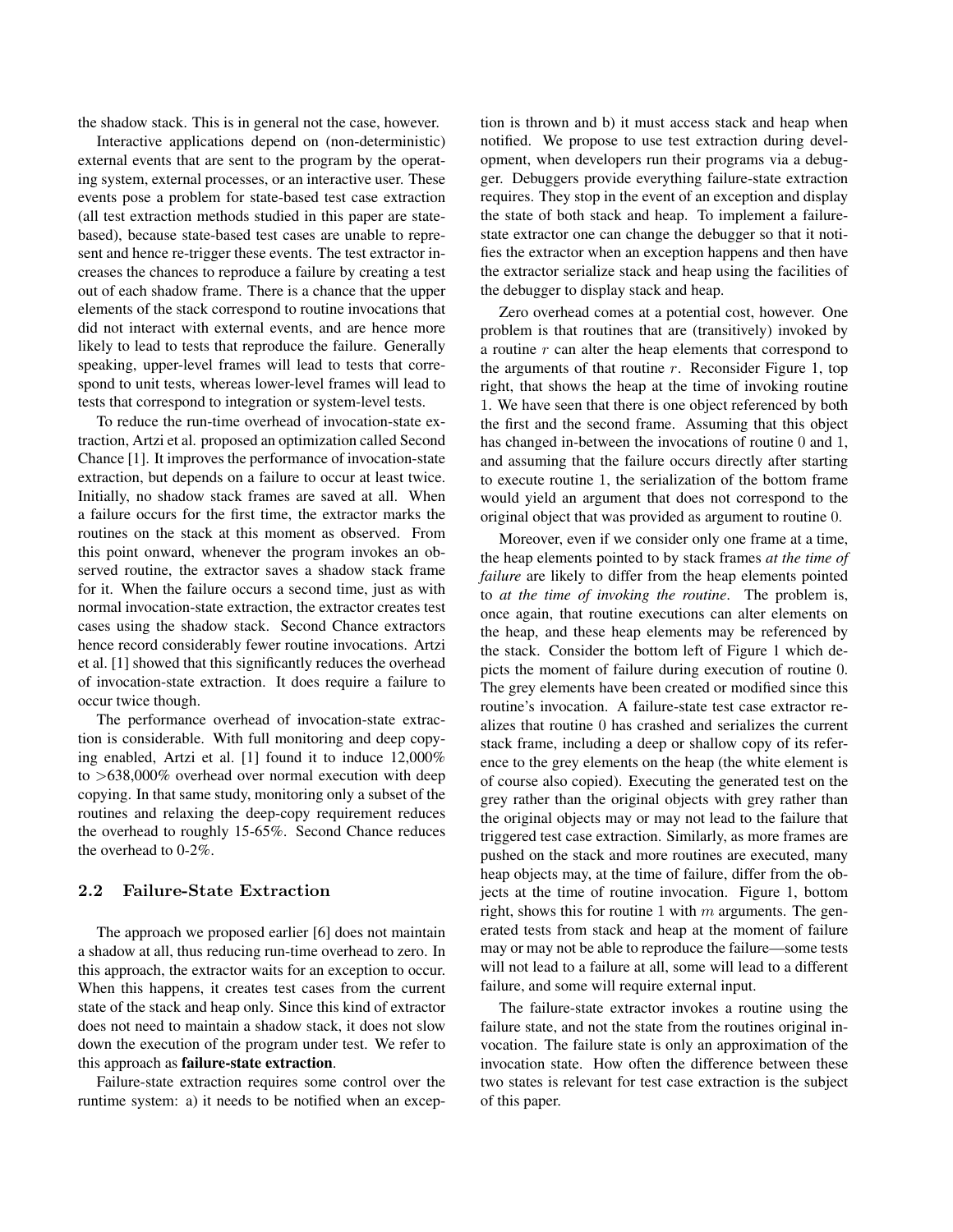### 2.3 Exceptions Modifying Control Flow

Test extractors produce tests when a failure in the form of an exception occurs. However, programs also use exceptions to explicitly redirect control flow *if there is no failure*. Since tests that reproduce this kind of exceptions do not reveal a failure, a test case extractor should not create tests for it. A test case extractor can disambiguate the two kinds of exceptions based on the fact that an exception which signals a failure is not handled (and thus crashes the application), while an exception which simply redirects control flow is handled.

This approach does not work if programs handle failuresignaling exceptions to fail gracefully. The extractor should extract tests for such exceptions, but does not. To extract tests for handled failure-signaling exceptions, that we assume to be infrequent, the developer needs to mark the places in the code where the programs handles such exceptions (e.g., via a routine call, which the test extractor recognizes and intercepts at run time). The programs studied in §3 did not use exceptions to redirect control flow, hence our test extractor does not need to be able to disambiguate.

### 2.4 Reproducibility

This paper empirically studies how well failure-state extraction reproduces failures. Recall that our setting is based on a programmer who "plays around" with his code by writing ad-hoc tests with ad-hoc external data sources and adhoc user interactions. At the time of a failure, we want to generate a managed (e.g., xUnit-style) test case that reproduces the failure and that can be used for regression testing. As explained, the extractor generates one test case from each frame on the stack, but not necessarily every test case will actually reproduce the failure. We consider two perspectives. We say a *test case* is *reproducing* if it can reproduce the failure that led to its generation. Conversely, we say a *failure* is *reproducible* if there is at least one generated test case that can reproduce this failure. Arguably, for a developer it is important that a test extractor reproduces as many failures as possible. It seems less relevant whether every extracted test case is reproducing.

In order to assess the reproducibility of a failure, we first need to define the notion of failure. Failures are observable differences between expected and actual behaviors. In our context, failures come in the form of exceptions. Exceptions that signal runtime problems can either be contract violations (differences with the explicitly stated intended behavior) or other uncaught runtime problems that, because they usually make the system halt, are likely not intended either. Exceptions of this latter kind include null pointer exceptions, divisions by zero, etc.

For reasons that will become apparent later, we want to

be able to distinguish between failures. A *unique failure* is determined by the type of exception together with the location in the program code where it was thrown. Assume that a programmer triggers three failures while "playing around" with the code. If two of these failures occur at the same line of code and generate identical exceptions but the third is different, there are two unique failures. In terms of test case extraction, ideally all tests extracted from the stack frames would lead to the same unique failure.

For reasons of expediency, we will only consider the reproducibility of unique failures in our experiment. This of course leads to the question if the abstraction is not too coarse. After all, we are interested in test cases for debugging purposes, not the failures themselves. As we will see in §3.5, it is adequate for our purposes.

#### 3 Experiment

We set out to answer the question of how many failures can be reproduced by test case extracted from a failure state. If a large proportion can be shown to be reproducible, this would be evidence that the run-time overhead of maintaining a shadow stack is not necessary.

# 3.1 Experimental Setup

We conducted a study with 59 6th semester students from ETH Zurich who took the *Software Engineering* class in 2008. The students were divided into 19 groups of 2-4 students. 10 groups had to complete an assignment involving a geneaology tree, and 9 different groups had to complete an assignment involving V-Cards.<sup>1</sup>

- 1. The goal of the genealogy assignment was to implement a genealogy database. The database was to be searched for properties such as closest common ancestor. The students had to write a library, and they were provided with an application that used this library.
- 2. The goal of the other assignment was to implement the v-card standard for electronic addresses. Students were required to write both a library and an application that uses this library.

On average, solutions to the genealogy assignment consisted of 3284 lines of code and 11 classes while solutions to the v-card assignment consisted on average of 3995 lines of code and 34 classes. Table 1 conveys relevant statistics. Students had one month to complete their assignment.

Both applications made use of external events as discussed in §2.1 through user interfaces and file access. Both assignments involved a text-based user interface where the

<sup>1</sup>Assignments available from http://se.ethz.ch/people/ leitner/as.pdf.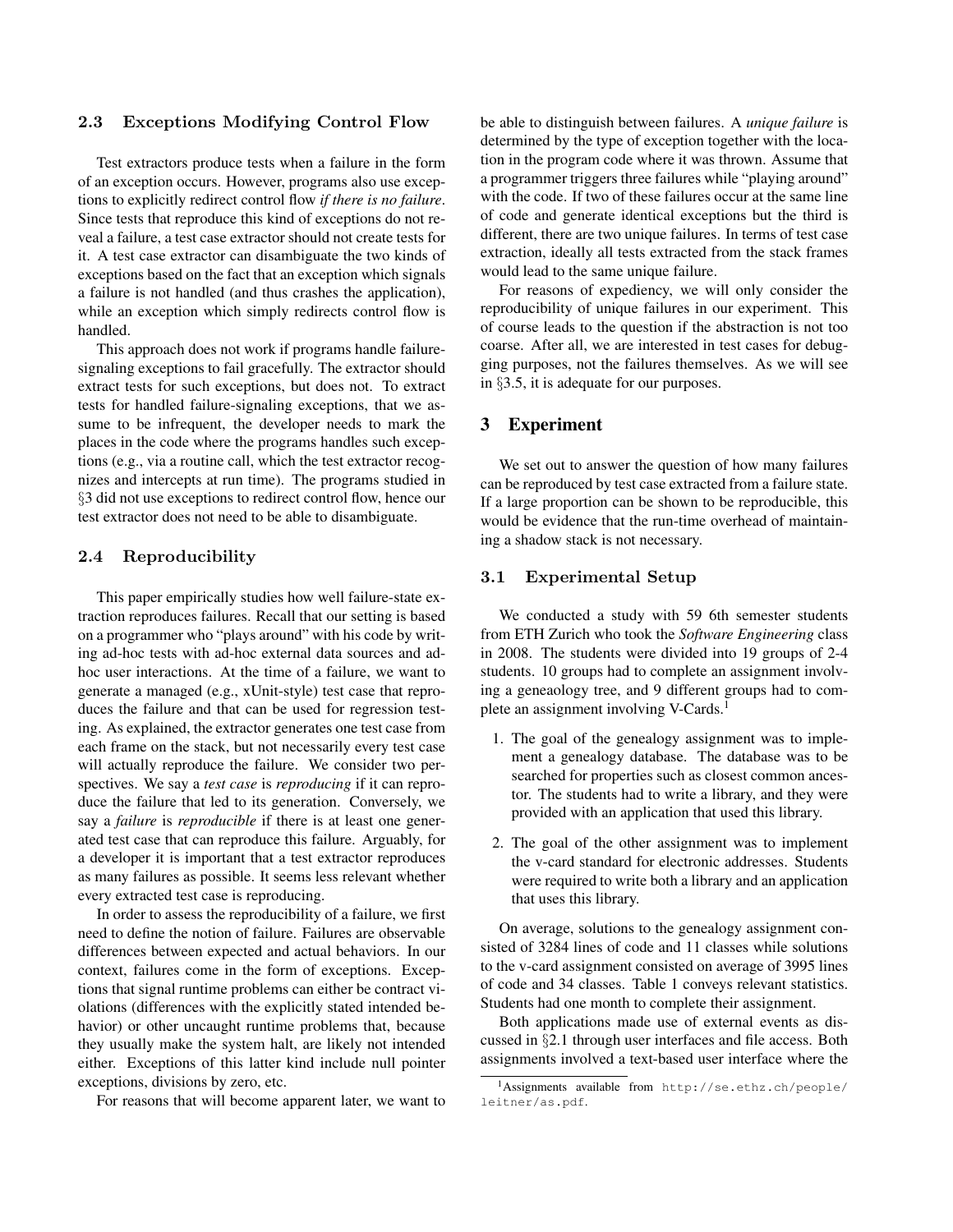|       | Genealogy |           | V-Card |           |  |
|-------|-----------|-----------|--------|-----------|--|
|       | LOC.      | # Classes | LOC.   | # Classes |  |
| min   | 2302      |           | 2998   | 32        |  |
| avg   | 3284      | 11        | 3995   | 34        |  |
| med   | 3183      | 8         | 3872   | 33        |  |
| max   | 4886      | 26        | 5301   | 37        |  |
| stdev | 822       |           | 858.6  |           |  |

**Table 1. Statistics for project submissions**

# **Table 2. Statistics for original (top) data and its considered subset (bottom)**

| original data                      |                   |     |                             |     |       |  |
|------------------------------------|-------------------|-----|-----------------------------|-----|-------|--|
| criterion                          | min               | avg | med                         | max | stdev |  |
| per individual failure (total 714) |                   |     |                             |     |       |  |
| # extracted tests                  | $\Omega$          | 2.3 | $\mathcal{D}_{\mathcal{L}}$ | 12  | 2.3   |  |
| failure stack size                 | $\mathfrak{D}$    | 8.1 | 6                           | 25  | 3.8   |  |
| per unique failure (total 319)     |                   |     |                             |     |       |  |
| # individual failures              |                   | 2.2 |                             | 17  | 2.3   |  |
| extracted tests                    | $\Omega$          | 5.2 | 4                           | 40  | 5.6   |  |
| considered subset                  |                   |     |                             |     |       |  |
|                                    |                   |     |                             |     |       |  |
| criterion                          | min               | avg | med                         | max | stdev |  |
| per individual failure (total 411) |                   |     |                             |     |       |  |
| # extracted tests                  | $\mathbf{\Omega}$ | 2.5 | 3                           | 12  | 2.2   |  |
| failure stack size                 | $\mathcal{L}$     | 8.4 | 6                           | 18  | 3.0   |  |
| per unique failure (total 189)     |                   |     |                             |     |       |  |
| # individual failures              |                   | 2.2 |                             | 17  | 2.3   |  |

user interactively inputs text and both assignments contained features that accessed the file system: the v-card assignment included functionality to read and write v-cards to the file system, and the genealogy assignment included the feature to load commands from a batch file.

We gave the students an integrated development environment, CDD EiffelStudio, which is equipped with a failurestate extractor, and we included a logging mechanism for information relevant to the experiment, including failures, extracted test cases, and information on whether or not tests were reproducing. Students were required and agreed to commit these logs together with their program to a version control system.

Overall, 714 individual failures were logged. This corresponds to 319 unique failures as defined in §2.4. 1664 tests were extracted, corresponding to an average of 2.3 tests per individual failure. The failures aggregated as one unique failure caused on average the extraction of 5.2 test cases. Relevant statistics are shown in Table 2, top. The stack size is not the same as the number of extracted test cases because the test case extractor ignores four classes of stack frames.

|  | Table 3. Reproduction results for original |  |  |
|--|--------------------------------------------|--|--|
|  | data (depth-limited extractor)             |  |  |

|                       | original  | post-proc. |
|-----------------------|-----------|------------|
|                       | data      | subset     |
| ind. failures         | 714       | 411        |
| unique failures       | 319       | 189        |
| - contract violations | 209 (66%) | 125 (66%)  |
| - other exceptions    | 110 (34%) | 64 (34%)   |
| extracted tests       | 1664      | 1024       |
| reproducing tests     | 390 (23%) | 271 (27%)  |
| repr. unique failures | 139 (44%) | 92 (49%)   |
| - contract violations | 85 (61%)  | 58 (63%)   |
| – other exceptions    | 54 (39%)  | 34 (37%)   |

- 1. It ignores frames of calls from Eiffel to C, because the test extractor cannot serialize the memory which these C functions use.
- 2. It ignores frames of agents—roughly, the Eiffel counterpart of delegates in C#, because our implementation cannot handle them.
- 3. It ignores frames of routines from the base libraries, since we did not expect developers to be interested in such test cases.
- 4. It did not add redundant test cases. If (due to a previous extraction) an identical test already existed, no new test was generated.

An initial analysis revealed that 139 (or 44%) of the unique failures were reproducible and that 390 (or 23%) of the tests were reproducing. The middle column of Table 3 summarizes these numbers; the rows relating to contracts as well as the rightmost column will be discussed below.

These rather low numbers made us analyze the results. We realized that we had been too optimistic in terms of the necessary depth of serializing heap structures when the failure occurred. We had worked with a maximum depth of five consecutive links, and this turned out to be too low. In the genealogy assignment, for instance, students were happy to implement genealogies with more than four generations. Our analysis indicated that we could expect much better results with more deeply serialized structures.

# 3.2 Failure-state Extraction without Depth Limit

Consequently, we decided to manually regenerate the failures and have the IDE re-extract the test cases, this time with a sufficient depth of serialized heap structures.<sup>2</sup> Note

<sup>2</sup>We distinguish between a "regenerated" failure, for which we manually re-ran the program in order to apply the unlimited depth test extractor and a "reproduced" failure, which extracted test cases were able to reproduce. Regenerated failures can but need not necessarily be reproducible.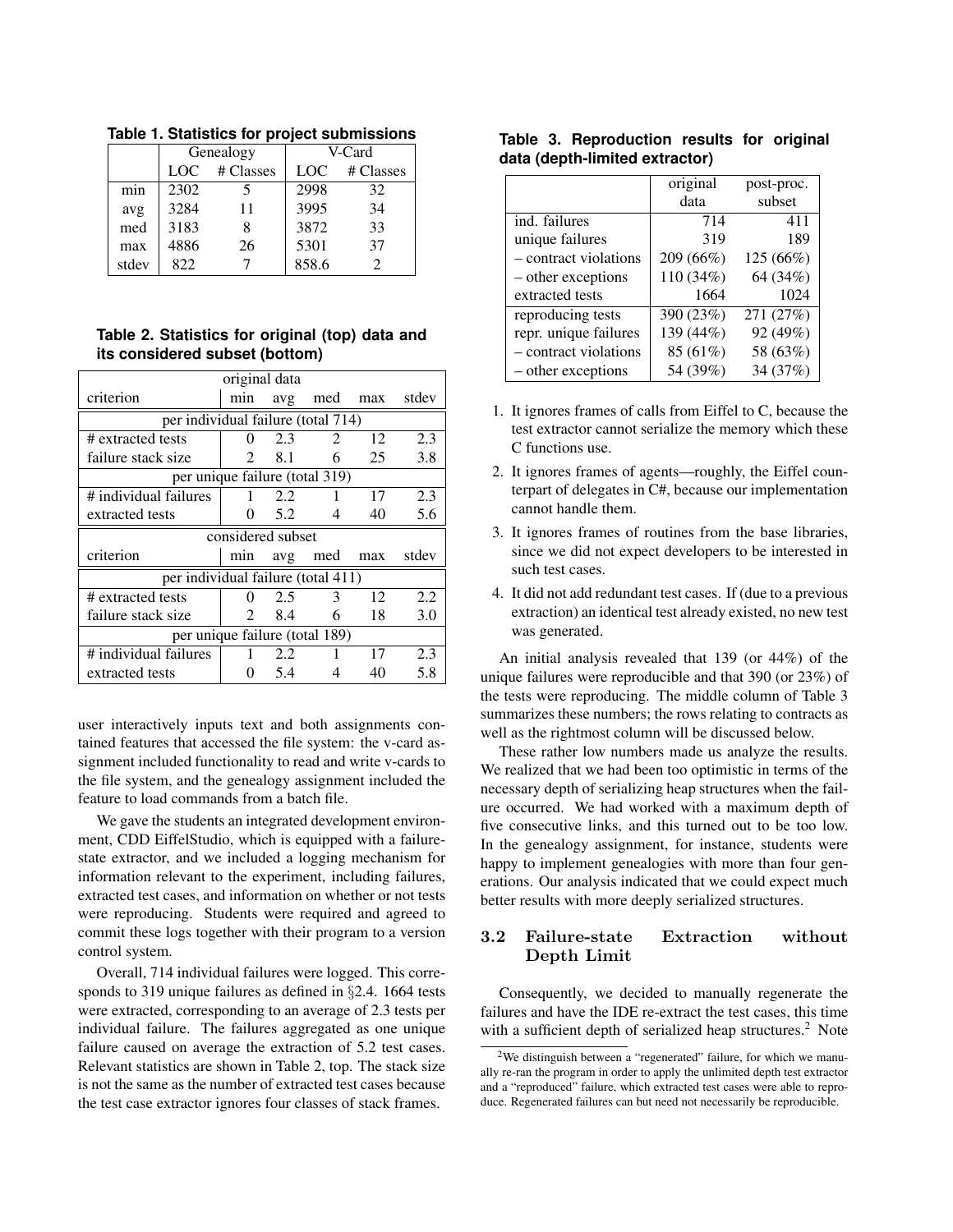| criterion                          | min | avg | med max |    | stdev |
|------------------------------------|-----|-----|---------|----|-------|
| per individual failure (total 209) |     |     |         |    |       |
| # extracted tests                  |     | 2.5 |         |    | 1.8   |
| failure stack size                 |     | 68  |         | 17 | 2.2.  |
| per unique failure (total 97)      |     |     |         |    |       |
| # individual failures              |     | 2.1 |         | 13 | 1.8   |
| extracted tests                    |     | 55  |         |    | 3.9   |

# **Table 4. Statistics for manually regenerated failures (unlimited depth)**

that like the limited-depth extractor, this unlimited extractor does not introduce any overhead during regular program execution, but that it does of course introduce more overhead at extraction time. Since the manual regeneration turned out to be extremely labor-intensive, we could not post process all failures. We restricted ourselves to 7 out of the 19 groups and picked those groups that exhibited the most unique failures. 4 out of these 7 groups had implemented the genealogy assignment and 3 had implemented the v-card assignment. These groups had triggered 411 out of the entirety of 714 individual failures. Correspondingly, they had triggered 189 out of all 319 unique failures.

There is some evidence that the 7 groups are representative of all 19 (Table 3, rightmost column). In terms of reproducibility, using the depth-limited test case extractor, 49% of all unique failures from the 7 groups are reproducible. This is comparable to the 44% of reproducible failures from all groups. Conversely, the percentage of reproducing tests, 27%, seems sufficiently close to the original 23%. Moreover, the statistics for stack sizes, number of extracted tests, and the number of individual failures that correspond to one unique failure are very close to the statistics of the original data set, as shown in Table 2, bottom.

Recall from §2.4 that our primary interest is in determining how many failures can be reproduced rather than in how many test cases reproduce the failure from which they were extracted. This allowed us to reduce the number of failures we had to manually regenerate: it is safe to assume that all failures reproducible with the depth-limited extractor (92 out of 189) are also reproducible with the unlimited extractor. As a consequence, we only needed to manually regenerate those failures that were not reproducible with the depth-limited extractor—because of our assumption we already knew that they were reproducible with the unlimited extractor. This left only 97 unique failures that we had to manually regenerate. These correspond to 210 individual failures. We proceded as follows.

- 1. For every unique failure, we determined its first occurrence in the log files.
- 2. We retrieved the version of the program that was com-

### **Table 5. Regeneration results for postprocessed data**

|                       | manually    | not    |      |
|-----------------------|-------------|--------|------|
|                       | regenerated | regen. | both |
| ind. failures         | 209         | 201    | 410  |
| unique failures       | 97          | 92     | 189  |
| extracted tests       | 530         | 602    | 1132 |
| reproducing tests     | 148         | 271    | 419  |
| $%$ repr. tests       | 28          | 45     | 37   |
| repr. unique failures | 78          | 92     | 170  |
| $%$ repr. unique f.   | 80          |        |      |

mitted to the version control system as close as possible to the date and time of the occurrence of this failure.

- 3. We ran the program and provided input that we thought would reproduce the failure. This task was rendered feasible with the information from the stack trace of the failure that we were trying to regenerate.
- 4. When we were able to manually regenerate a failure, we ensured that the failure was similar to the one we were after by applying it to the depth-limited failurestate extractor. We considered the failures equal only if the depth-limited failure-state extractor indeed failed to extract reproducing test cases for the regenerated failure. Otherwise, we searched for different inputs until we could regenerate the exception.

Each previously non-reproducible failure was regenerated (at least) twice: once applying the limited extractor, and once applying the unlimited extractor. The regeneration of non-reproducible failures resulted in a total of 209 individual failures and 530 new test cases out of which 148, or 28%, reproduced the failure they were extracted from, with an average 2.5 tests extracted per individual failure and an average 5.5 tests available per unique failure. Table 4 shows relevant statistics for the manually regenerated failures and the corresponding tests. Note that it does not include the failures we did not have to regenerate because there was no problem with the depth limit when copying heap structures (see Table 5 below). Also note that the minimum number of failures per unique failure is zero. This captures the fact that we did not succeed in regenerating all unique failures, which was the case for 12 of them. We counted these unique failures as non-reproducible, thus introducing a slight negative bias against failure-state extraction.

We have argued that for developers it is important whether a failure is reproduced, not by how many tests it is reproduced. We found that out of the 97 failures that we had to regenerate (because of the limited extractor), 78, or 80%, were reproducible with the failure-state extractor, i.e.,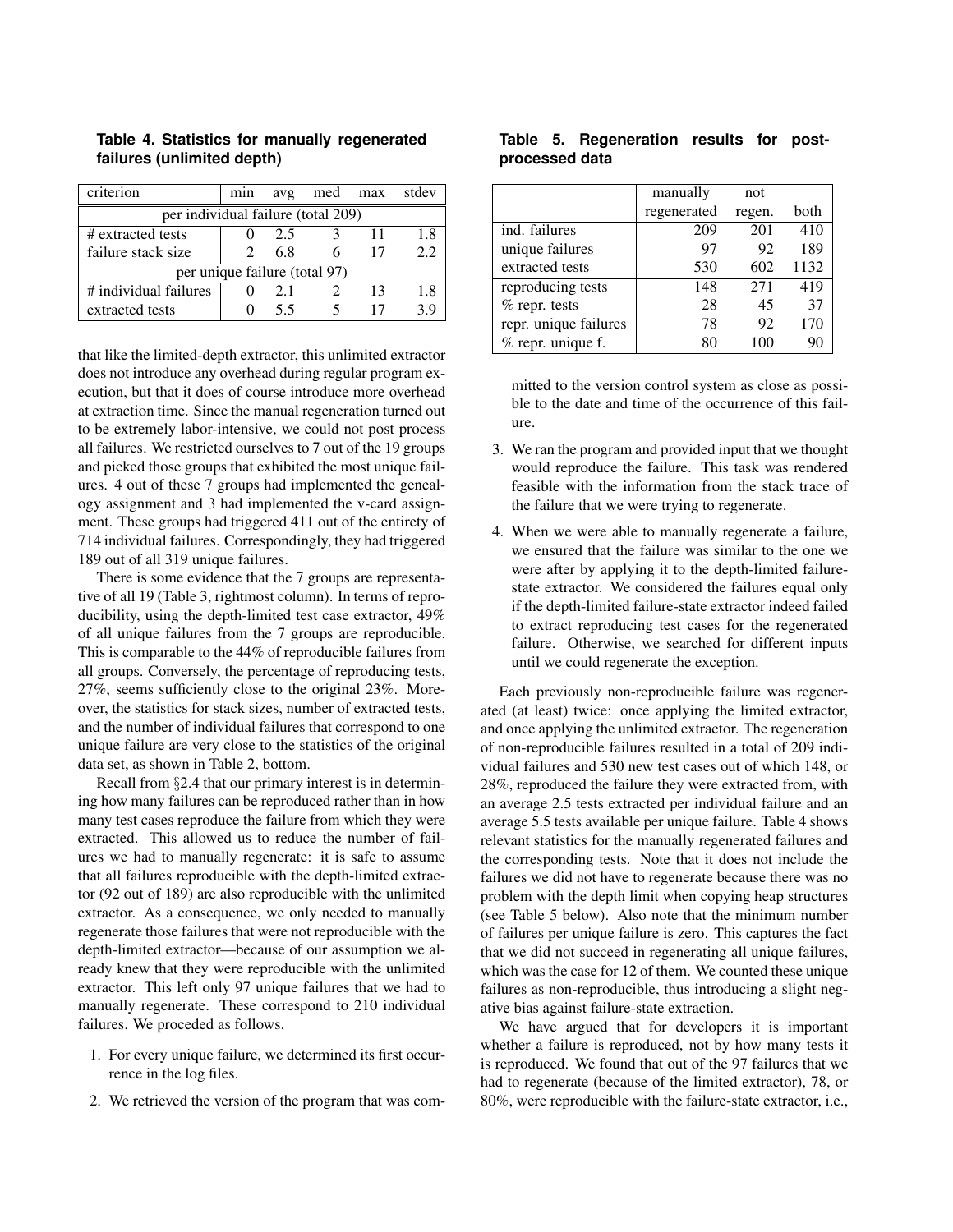

**Figure 2. Distribution of unique failures (UF). Left: original, non-post-processed values (depthlimited extraction). Right: values after post-processing (unlimited depth).**

there was at least one extracted test case that could reproduce it. The second column of Table 5 shows relevant data (it is pure coincidence that we manually regenerated 209 individual failures, a number that is close to the 210 individual failures triggered with the depth-limited extractor).

Figure 2 shows how the unique failures relate to each other. Numbers on the left relate to the original data obtained with the limited-depth test case extractor. Numbers to the right relate to the subset that we post-processed with the depth-limited extractor.

Note that the above considers only those failures that were irreproducible with the depth-limited failure-state extractor. Since we assume that any failure reproduced by the limited failure-state extractor is also reproduced by the unlimited failure-state extractor, we can combine the numbers to learn how the unlimited failure-state extractor performs on all failures of the selected 7 groups: 92 failures were reproduced by the limited extractor and 78 by the unlimited extractor, leaving 19 non-reproduced by either (Table 5, third column). Hence, in our experiment that is restricted to 7 out of the 19 groups of student programmers, the unlimited failure-state extractor reproduced 170 out of 189 unique failures, or 90%.

#### 3.3 Invocation-state Extraction

To find out how much more effective invocation-state test extraction is when compared to the far more efficient failure-state extraction, we iterated on the approach described in § 3.2. As discussed above, we manually regenerated the unique failures for which the limited depth extractor did not extract a reproducing test (making sure the exception is similar in nature to the original one) and then used an invocation-state extractor to produce new test cases. For fair comparison, we considered the same 7 out of 19 groups of student programmers. We assumed (1) that any failure reproducible by the unlimited failure-state extractor was also reproducible by the invocation-state extractor and, once more, (2) that any failure reproducible by the limited failure-state extractor was also reproducible by the unlimited failure-state extractor. As a consequence, we used the invocation-state extractor to reproduce only those 19 unique failures that were not reproducible with the unlimited failure-state extractor. The right column of Table 6

|                       | failure-state | invocation-state |
|-----------------------|---------------|------------------|
|                       | extraction    | extraction       |
| unique failures       | 189           | 189              |
| - contract violations | 125(66%)      | 125(66%)         |
| - other exceptions    | 64 (34%)      | 64 (34%)         |
| repr. unique failures | 170 (90%)     | 177 (94%)        |
| - contract violations | 112 (90%)     | 118 (94%)        |
| - other exceptions    | 58 (91%)      | 59 (92%)         |

**Table 6. Regeneration results by type of exception (post-processed)**

shows the results. Applying the invocation-state extractor to these remaining 19 unique failures rendered another 7 reproducible, or 3.7 percent points. Overall, test case extraction could hence reproduce 177 unique failures, or 94%. Incidentally, the 12 missing unique failures are exactly those that we could not reproduce manually, and for which the invocation-state extractor could equally not be applied. For these 12 unique failures, we do not know if invocation-state extraction, failure-state extraction, both, or none would be able to generate reproducing tests.

#### 3.4 Contract vs. other Runtime Failures

The failures considered in this paper stem from programs annotated with contracts. The following discusses whether the results can be generalized to programs that do not contain such specification annotations. The failures studied can be divided into two groups. *Contract violations* correspond to failures that stem from contract violations (i.e. precondition violations, assert violations). Such failures only occur in programs with assertion annotations. *Other violations* stem from other types of runtime-violations (i.e. null pointer dereferences). Such failures occur also in programs without assertion annotations.

Table 6 shows the reproducibility of contract violations and violations due to normal exception separately. The 189 unique failures processed with the unlimited failure-state extractor can be divided into 125 contract violations and 64 other violations. The failure-state extractor reproduced 90% of the contract violations and 91% of the other vio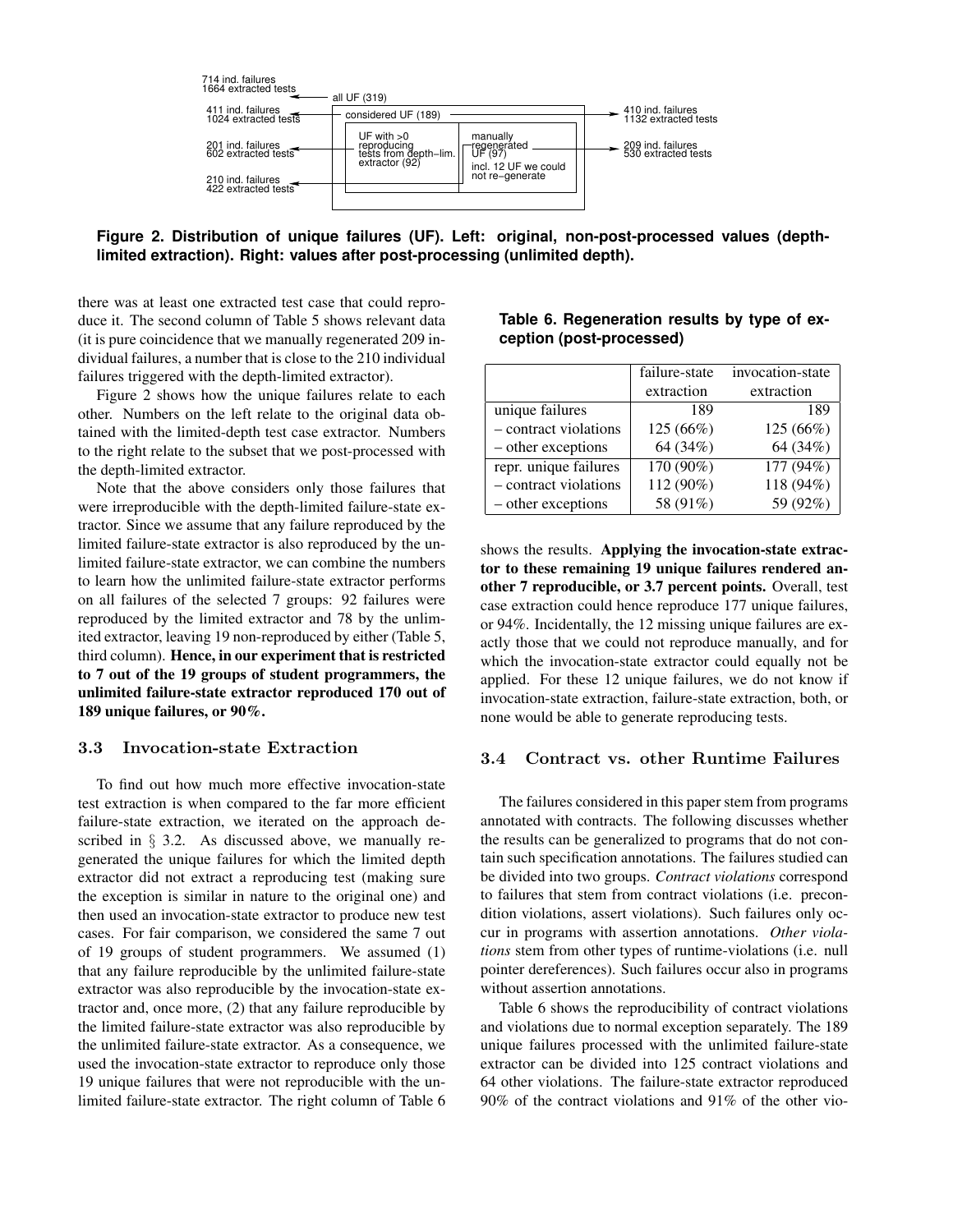lations (see Table 3 for respective statistics of the original data set). The invocation-state extractor reproduced 94% of all contract violations and also 92% of all other violations. For both test case extractors the difference between contract failures and other failures is less than 3%. In our experiment, there is no difference between failures that are a result of contract violations and other exceptions.

#### 3.5 Unique Failures

Unique failures  $(\S2.4)$  group exceptions that (1) indicate the same runtime problem (e.g., precondition violation violation or division-by-zero) and (2) have been triggered by the same line of code. The idea is that unique failures group failures with similar properties. Two failures stemming from different faults are likely to have different properties. When grouped by kind and location, it is technically possible that two failures that stem from distinct faults are grouped together. For example, assume a routine a which takes an argument, that must not be null. Two distinct routines may each invoke  $a$  with null as argument. There are two faults, one in each calling routine, but the two failures are put into the same group. The fact that the source code from our experiment was annotated with contracts in the form of preconditions, postconditions and invariants lowers the chances of such a scenario. Routines that do not accept, say, null arguments often state this in their precondition. We considered precondition violations to be triggered from the calling routine. Hence the two failures from the above example would end up in two distinct groups.

While contracts help they do not remove the chance that two failures with dissimilar properties are put into the same group. We studied the relevance of this potential issue by considering the following criteria. Unique exceptions are equivalence classes. In our context, two members of the same equivalence class should lead to qualitatively similar test cases. To capture this fuzzy notion of qualitative similarity, we considered the following criteria. We consider two tests to be qualitatively similar if (1) the failure stacks of the corresponding individual exceptions have the same height; and (2) two frames of the failure stacks of the corresponding individual exceptions at the same vertical position correspond to the same routine—routine arguments are not considered; and (3) the tests generated from two frames at the same vertical position in the failure stack of the corresponding individual exceptions either both pass or fail.

These criteria capture the intuition of similar tests. Criteria (1) and (2) approximate that the control flow of the program execution until the failures are similar, and criterion (3) very roughly approximates that the data flow problems in the two executions are similar.

In our experiments, a large majority—277 out of 319, or 87%—of the unique exceptions satisfies these three criteria (the first and second criterion together are satisfied by 89%). In other words, there is some evidence that in our experiment, the kind and location of a raised exception are good determinants for equivalence classes because these two criteria relate to the nature of the generated test cases rather than the exceptions themselves.

#### 3.6 Interpretation and Consequences

Out of the 189 considered unique failures, we could not manually reproduce 12. The unlimited failure-state extractor generated 170 reproducing tests. Invocation-state extraction led to another 7 reproducing tests. Our results do not depend on whether or not contract violations or other exceptions occur. Due to the problem with limited depth of copying heap structures, we had to group individual failures into classes, so-called unique failures, and we have argued that the simple definition of these classes can be justified. Failure-state test case extraction is both effective and efficient.

We conjecture but do not know for sure if the 12 unique failures that we could not regenerate—and for which we do not know if any of the extractors would be able to generate reproducing tests—were not reproducible because of external events.

Modulo the threats to validity discussed below our experiments clearly indicate that the huge run-time overhead of invocation-state extraction is not necessary. A mere additional 4 percent points of reproducible failures will, in most situations, not be worth several orders of magnitude of slow-down.

A hybrid approach, based on a combination of failurestate extraction and Second Chance (§2.1) combines the benefits of both approach, however. If a failure occurs, the failure-state extractor generates test cases (without imposing run-time overhead). The IDE automatically executes the new test cases. If the failure is reproduced by at least one test case nothing else happens. If the failure is not reproducible, the routines that were on the stack at the time of the failure are marked as observed. The IDE turns on the invocation-state extractor, but restricts it to routines marked as observed. Whenever a routine marked as observed is entered, its relevant state is captured. For other routines nothing happens. If the failure that was not reproducible with the failure-state extractor occurs a second time, the extractor uses the previously saved invocation states to generate test cases. The resulting test cases are identical to the ones generated by a pure invocation-state extractor, but because of Second Chance the extractor requires much less overhead. As soon as a failure is reproduced via a test case, the routines previously marked as observed are unmarked. The developer may also unmark routines manually.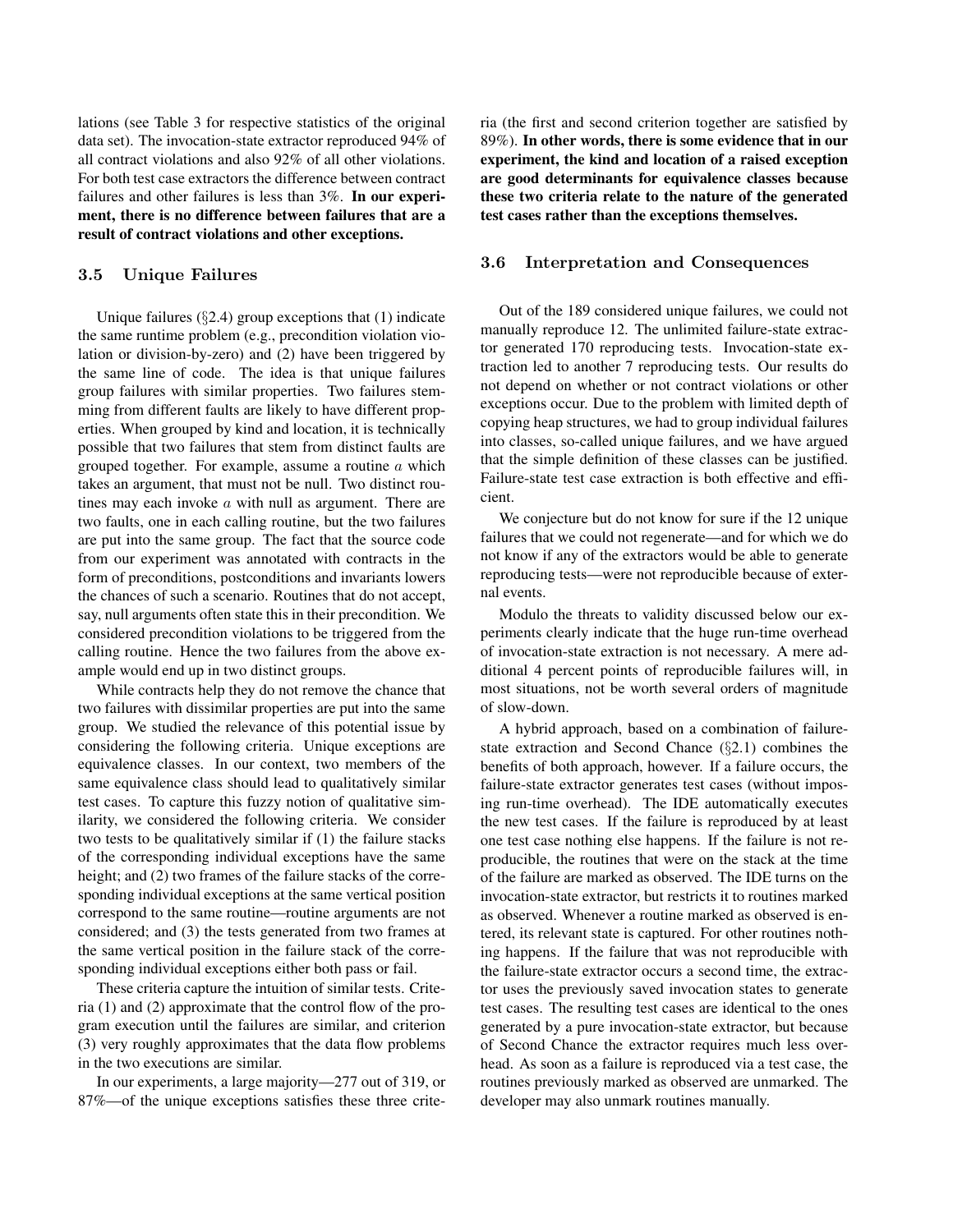# 3.7 Threats to Validity

The most obvious threat to the validity of a generalization of our results lies in the restricted class of programs, both in terms of their application domain and the language that we used. State-based test extraction is (as discussed in §2.1) restricted by external events. We do not know if our results generalize to programs with more frequently occurring external events. Another apparent threat is the size of the programs used in the study. The two programs were medium sized, and while they are not trivial, they are not comparable to large multi-million line industrial projects. The number and kind of failures occurring during development of a small project may not be representative for large projects.

Two threats stem from our manual regeneration of failures. First, we limited manual regeneration to 7 out of 19 groups. The failures of these groups might not be representative of the failures of all 19. We assume that they are, because (as shown in Table 3) the properties of the unprocessed data of the 7 groups is similar to the properties of all 19 groups. Second, the failures we regenerated might be different from the original ones. To address this concern, we thoroughly compared the failures we regenerated to the original ones, as described in Section 3.2.

The conclusions drawn in this paper assume that for a developer it is sufficient when a failure is reproduced even by only a single test case. Not all test cases are equally useful to the developer, however. Failures reproduced only by tests useless to the developer should not be counted as reproduced. For example, a test case might reproduce the failure, but not execute the code containing the fault. A test case could invoke a routine with a null argument, but this routine is not supposed to handle null arguments. Since the present study considers contracted programs, it is not affected by this problem as much as if it would consider programs without contracts. In the studied programs, routines not accepting null arguments often state this in their precondition, which is checked before the routine is executed. To avoid extracting useless tests our extractor did not create test cases for routines that had their precondition violated. In previous work [6], we describe how contracts influence extraction in detail.

# 4 Related Work

Much research has gone into the direction of using capture and replay, which tries to replay program runs in general. Most capture and replay techniques are based on checkpointing the state of the system at certain intervals and recording a log of non-deterministic events in-between the intervals [3, 4, 7, 11]. These approaches try to replay arbitrary executions. Test case extraction, as presented in this paper, focuses on the failing executions only.

Clause and Orso recently presented a system, which in addition to the checkpointing and log-recording, minimizes the log [2]. Test case extraction implicitly minimized the number of instructions to replay: each extracted test only executes one routine. Current extractors do not minimize the state stored in test cases. We believe that approaches like *Delta Debugging* [12] will yield promising results.

A novel capture and replay approach that logs the interaction of software components at user-defined borders has been proposed independently by Orso et al. [9, 8] (Selective Capture and Replay), Ernst [10] (Test Factoring), and Elbaum [5] (Test Carving). The technique works as follows: a program is divided into two parts. During capture the interactions (routine calls etc.) that cross the boundary are logged. During replay one part of the program is replaced by mock objects which are hard-coded to behave according to the previous recording. The advantage of this method lies in the freely definable border between the two parts. Most programs have parts that interact little and parts that interact frequently. By wisely choosing the border the amount to record can be reduced significantly. We believe that this work is orthogonal to ours. If sources of non-determinism are found to be a problem for a given application, they can be mocked out using Selective Capture and Replay, the rest of the state can be extracted as proposed by our method.

ReCrash [1] which is based on our work on test case extraction, observes production runs of programs and extracts test cases in the case of a failure. Similar to our approach, they extract one test case per routine on the stack. The authors of ReCrash experiment with a number of variations of the algorithm. The variations differ in how much invocation-state is captured and how many routines are observed. The more often and the more state is captured at routine invocation time, the more reliable, but also the slower a variant becomes. They measured the slow down on two popular open source applications (SVNKit and Eclipse). Full failure-state extraction induces 12,000 to >638,000% overhead. A more efficient variant that makes a shallow copy of memory and depends on static analysis to detected used fields reduces the overhead to 13% to 60%. They also introduce a mechanism called *Second Chance* an extraction mechanism that requires a failure to occur at least two times. In such cases the mechanism is both efficient and effective. In contrast to our approach all of their methods induce some run-time overhead, but they require less control over the stack at the time of the failure.

### 5 Conclusions and Future Work

Our work is based on the observation that developers test their programs by "playing around" with it during development. These implicit test cases are not managed and can not